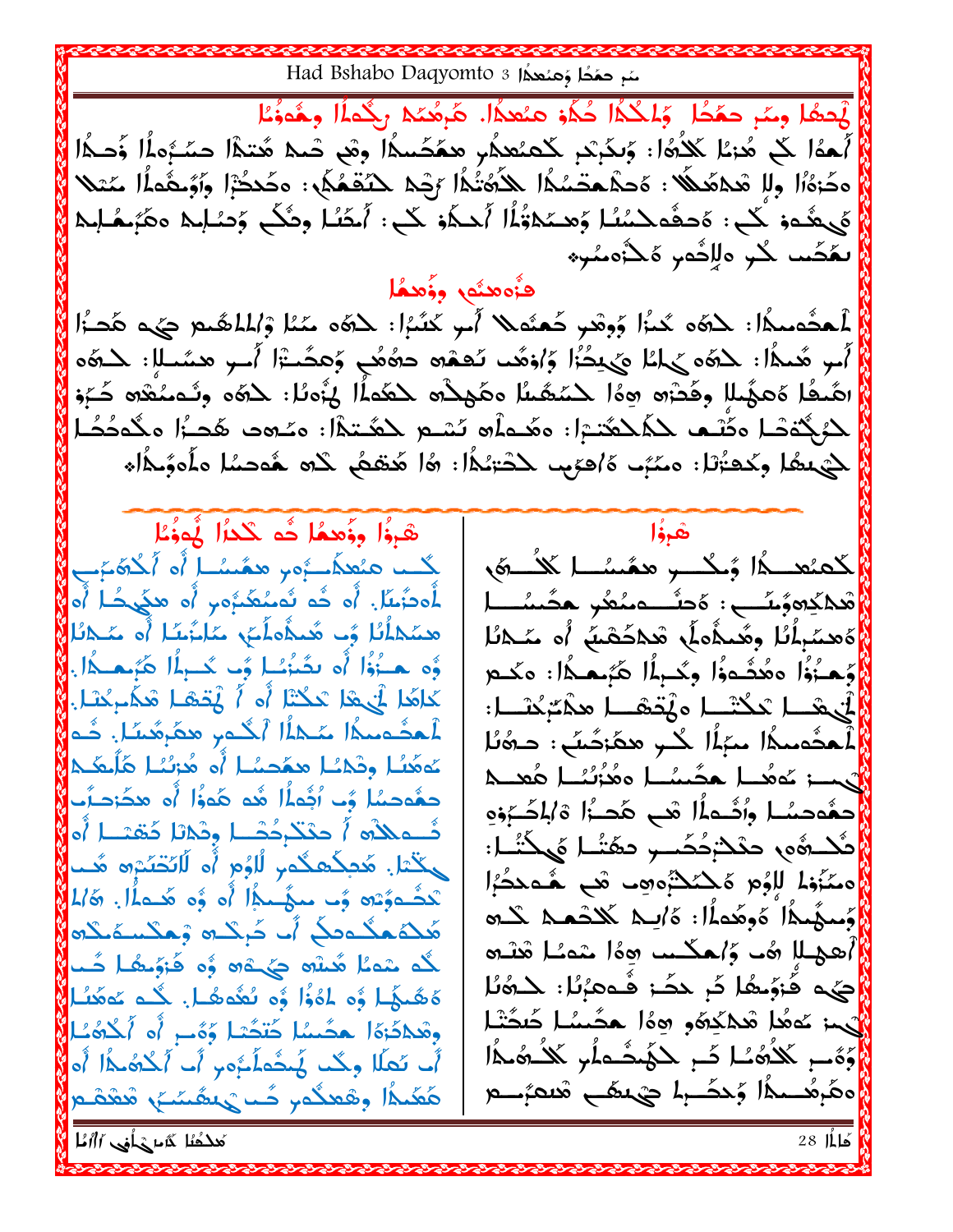Had Bshabo Daqyomto 3 مُحَدًا وَهنعها هدَهَدِ ذَهَ! أَه أَهَدِ ذَهَا. إِذَــٰ هُـٰهَنَــٰ! كَــَــد عِدَهَدَ وَوَا وَاهَدَ: وَالْمَوَّدَ هُدَيْنَا حَدَّبِلُو كَبْلَبْوِي هَـُـلٌّ وِهَٰلِكُلْكُـمِي هَـلْ هُـهْـمِ أُو هُ وَجِنَـدا هُـــ هرُــــمْ هَــَــُمْ هَـَـــمُـــالَمَـــــمُــــالَمَــــــــــمُـــــــــمُــــــــمُ هَاكَدْهُكُم هَٰاهُدَهُا وَ - غُزْلُه أَسرُه بِ أَ-وسُنذُاهدُو: کَــز کُــٰهکُنندهدُا ۞ وحَــٰب تَعَلَّا وكُبَّ هَزَمَعَقُدَاْلِ هَـُـل وْجَبِ هَيْجِـدَا حدثم اهْج أَمْع بِالْمِلْمَاءِ مِنَارَةٍ وَالْمَحْمَدِ وهُومُا أَو وقْبِيكُمْا. مُئَوَّدُا أَبَيْبِ خَلِيجَنَّنْدَا حيكتُنَا وؤُهسُا هَاسِرٍ وَحرْجِدُه سَمْدَه وًٰٮ وُّہ سُل بُھُو وْحَمَّقْتُكُلُّهُ مَحْسَفَىٰكُلُّهِ لَّكُـمْ لأَعْمَاهُ الْمَثَلِ هَبُسُمَا كَبِ أَهْدِ: وَهُنَهُ عَمَعُنَا حَمَمُنْا أَو هَرُحُما أَبِ تَعلَّا وِجُاهَدٍ. وَقَبْدَا أَو |وَحَضٍّ هُٰٓئِنًا لَمَّه بِٱورِهِ مِنْسَرًا شَهِّ = حَمَّهُمَا عَاهُدا وهَعندُه أَه هُزِيُا لَمُدَّ هُدَمَعَيْنَا أَه هُنَا وَالْمَعْلَا سُعُوطًا هُو أُهَّتَ لِمُصْلًا ۖ هْدْئِيْنَنَا أَخْسَى. خُتْ عَاهَنَا وْهِيْبَخْا أَبْ هِ ثُمَّ أَسْهَٰذًا لِلْمُلْكُمِ هُوَهَا وَقَسْدًا تَحْمَضُــا قُـــا هُـــدًا وًب حَرْجُــا أَو هُنـــوَوْلًا وِسْعُفْتُ وَقَفَ حَكُمْتُهُمُّا وَسَهَّيْدًا: حَـوَّمُّا للظُّلْكُم أَ دُهَّتُهُا وْجُبْلًا وِكَذَّهُا هُــ يْ مَعْمَلاً أَبْلَقَعِقَـٰهُ مَحْــٰدَّاهِ وَنِصَّـٰا كَــِ تَذَهَّدَا وَجَدَ مِنْهُمْدًا. شَوَّ عَوَّضُلَ فَقَيْضًا حنَّدروُّأَا هَي وَسَّمَحُمَّا كَحَّرِأَا هُڪرَمِي أَٰٮ مْكِلَمْبْرَه وُه ىضُاْ أَبِ تَعَلَّا خَانُه;وَّٰٰٰٰٓٓاْ الأَهَا وَهَنْشَرًا كُلِّ أُهَٰذٍ: وَكُلِّمَا هَٰلِكُمَّا هَا وَسُعْدًا كَبِ كَبِرَاْ هَٰدِمِيدَا أَه حَقَّوْصُلَّا هُمَّكُمْ وَهُكُحَدًّا قَبْ عُعَّسُرٍ: هدَاهَهذَا أَبِ تَعَلَّا وِدُاهَٰ: ۚ وَبِ دَٰٓئُواْ وُهِ أَعُمُعُكُمْ الْمُحَمَّدُ أَمَّا مِنَّا الْمُحَمَّدُ الْمُعَنَّمَةُ مِنَّا الْمُعَنَّمَةُ مُحْشَا حَقَّوْسًا مُعْدَا أَو أَبْ مُحْدَدًا أَاتَحِمَد وَهُمْ مَحْهَلَ نُبْدَهُوَّةَ وَصَحْبُهُ! حَيْطُ هُد عَعُسُدُوبِ. أُوعَمَدا أَحَمَدُا أَو محمَّدسُا أَعفُعُكُم وَٱرْحَدْ وَهُوَسُكُمْ حُصِرَهُ أَلْكُمِيهِ ۖ كَتْكُمْل هُدْكُهُمُلْ وكُلِ**كْ**تُو هُدُبِ أُو نُوووُلُ حَقَّقْصُلَ ذُكُلَّ وُهِنُعَنَّاهِ : حَبَّهُ لَلْ يَهْدَ وًٰٮ كَـٰـٰـٰٰٰٰٰٓٓٓٓا ۚ كَـٰٓ ـٰٰٰٰٓٓٓٓ أَوۡ ٱُـعُعُثُـٰ ا اُُه موهْدَ الْمُحَسَّمِ مَسْتَمَرَّةٍ مِنْ مَحْمَدَ أَحْذَرْه وُه هُزِئا أَحْده هُدهُوَكُلُّه خُد هَ أَهْمِي مِنْ الْمُسْتَلَّوْمَ مِنْ مَا مِنْ مِنْ مِنْ مِنْ مِنْ هُوصِبُا وَجُا وَبِ هِنُعِكَتِهِمَ هُو مَوَضُلًا ومَكْشُـــه أَنْ مَكْشَـــه مَا ثَلا مُحْمَّتـــح مَعْدَسًبِ أَ مُحْدَّدًا دَٰا لَٰہُ اللَّهُ أَه ەھُەلىۇشە ھىقْلا ۇزۇۋْپ أەتكىر كىلا هُيِّب أَ وَعْنَا حَا هُتَهُكُلُهِ . وِكَلِكَتُه فُلا حُقِقَا: ەمُهُــز لُنُي الكَمُكُمُنْهَا هَهُا وًَــ مَكْثَمَلْتِهِ مَكْثَماًا كَثَكْلُهِ ەھْكۇمْلْل: أَهْسِيمْ بْحْقَسْمَلْلْ مِكْمِنْسُدە أَ حُكْمًا أَه هُـمكهُنَّةٍ حَثَّمَلًا حَبَّـهَٰا لَكْسَوُّسَمَّا وَاسْتَدَانُ مِنْ الْمُسْتَوَاسَةِ مِنْ الْمُدَوِّينَ مُعكَّدُه مُلا مُلكَّه أَه مُقَعُلِ دُلِّ هُوَذُوهُ) وَأَصْلَا وَهُوَجُمُوا وَحْتِنُكُمْ!: حْـهِ هُــومًا: إِنَّي اللَّهَكُنوُهُـا أَو أَهْــرُّهُ اُلْ. وِنَىب ۚ لَي نَـهِووُا ۖ وَجُــا ۚ وَآوُعِـقُــماُا : ه دْــه مَامْدِیْدُہ کُم مَٰداً اُو مِیْکُم کُب أَبْلِكُمَا يُكْدُه وهُدْا سْعُوصًا: وشَه سَمَّسَمًا شَبِّ عَوَّضُلَ وَشَمْسًا أَبَّ جَاوَّسًا وَوَّهِ مَنْتُلِ لِلصُّنَّةِ، أَلَّا هَدْرَهِ أَلْحَلَاَوُوْ حَرَّفُجُواْ: وَاوَحِظَا أَو بَاهَتِكُمْ وَحِسْنُكُمْلَ أَحْسَنِهِ هِ ثُمَّ أَبْلَكْمَ بَاسًا مِنْ الْمَشْمَلَاتِ مِنْ الْمَحْدَةُ مِنْ

مُعْدُمُهُ جَوْمَ مِنْ الْمُعْدَمَةِ الْمُعَامَةِ الْمُعَامَّةِ الْمُعَامَّةِ الْمُعَامَّةِ مِنْ الْمُعَامَّةِ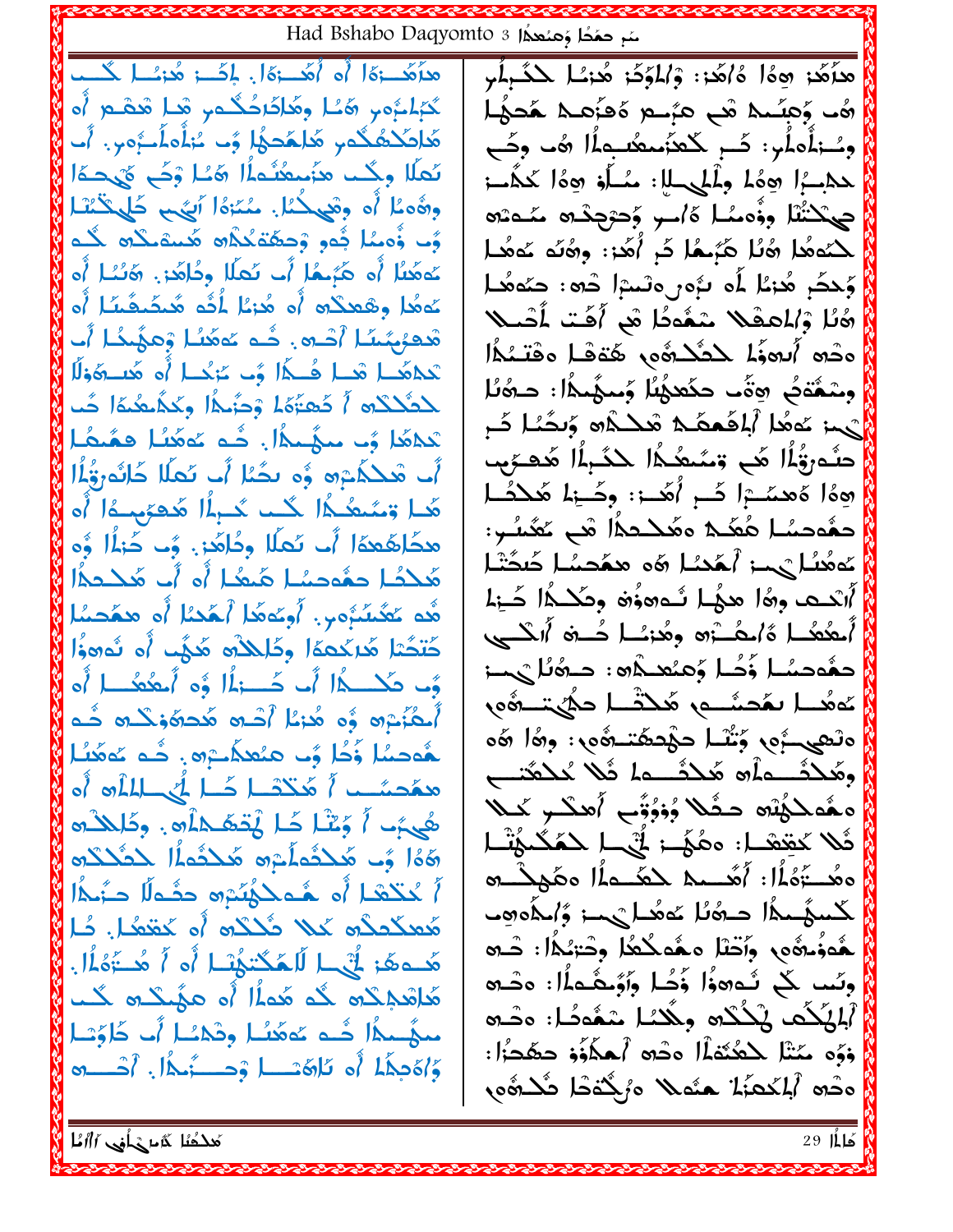مَنْ حَمْحًا وَحَسْمًا Had Bshabo Daqyomto 3 مَتَّ مُحجَوْدِكُ وَ شَوْءُلُّ ذُكُلُّ وُومَا أَوُمِّعُمْلًا.  $\frac{1}{2}$ الْحَرُوْهِ: هِدْهِ  $\int A$ الْحَزِهِ لِمُوَسَدِهِ وَاحِرُنَا $\int \overline{A}$ أَه أَصْـِ مِ لَمْعَكَّـ ۞ أَه لَمِـلًا وُه لَأَلكُـلَّـ وصَّده مُحتمْل أَلْمَنَعْدِ حِمْعِضُومِمَا: كَذُّوهُا. أُو أَحْرَه هُمَّت أَ مَتْنَا لَاهُنَّةَ لَهِ أَه أَحْسَنَ مَدَاحِدًا حَمَّحَةً أَنَّ أَهُمْ أَحْسَنَ يْهِمْ مُوهُمْ أُوفِعْكُمْ مِنْقُمْ وَمَعْمَلَهُمْ حقَبَهُ العَنْمِيلا أَو أَعْ الْكُنْوَةِ فَلَكُنْدِهِ َهُتَعَّنُوا : مَكْبِلًا كَيْلَا كَتِنْتَقَا وُلَى الْمَحْمِنُا ا هدَامِينًا وَالْحَده لِمُسَنَّبِ أَكْتَرَ هُوَ حَكْثِتَــــةِ وقَدْفُقَـــــــ كَــــــلا لِمُفْــــا هَاكَبِ أَهْ أَحْسَنَ أَ مُحَسَّمُهُ حَسَبً وهُدهُــوَمِدًا هَٰٓبِـمــدًا: حــوٰنُا عَومُــا أهدُّه سِدًا هُيعًف. أو سَرَّب كَهَاكَدُه ومِمَـــرُه أَوْ أَوْ وَوَوْاً الْمَعَنُــــا وَأَوْ حُـــا وَثَلا شُەزْىمْكَمْ. شُە مُەمَّىٰا أُەزْمْكَىمْ شُە وُحــةُى مَــَّزُه اُ مُحَاهكَــبِ : هضَرِ وُهَنَّــبِ مَعْمَلِ أَو خُوجَ هَدًا. أَبِ جَدِيَّا أَبِ خَرَدًا وَا ەمئېب ەھككىئىپ ەھھۈۋى ۋالمئىلىم كَعِنْقًا دًا مُُلْكُنُوا دًا كَلْآءِ وَدًا سْرَةَب ەمُــم قب حْــم مُــتمْل: هُ/مُــم كَعْــم خَلِكُت هَاجِدًا وَ تَحْمَدُونَهُا هَزَيْمًا. لَكْتُنُمْ وُحِكْتَ ةَ/حَدَّفَ خَسَهُنَدَاً: حَمَّلًا ثُم عَمَعُلاً وَّب قَوْمِنُماْ! أَب حَقَنَا! أَه أَب : انْاصْلُرِيْ الْكَوَّامْ مِسْمَدُهُمْ الْكُمْضَ فِسْرِرَ عْلَوْكُمْ أَهْ هُلًّا وَقَسِيمَ أَحْشَاهِ فَرَّضِيْتُهَاْ ا ةُ}لِمُضَمِّمٍ وَهُوَ لِمُكْتَبِرٍا وُحَزَّهُمْ وَهُوَ هُبِ دُاهْمِكُبِ . أَبِ تَعَبَّلَا وِدًا هُمْءُبِيَّبٍ أَه وْسِكْسِكَا وُحْكَسِهِ وَاهُبِعُسَاً: عَمَعُسَاً هِهِ همُحسًى أَه هـ7هُوفُ وهُاتـم قدا حُسًا وِمَّكُوماً! وَوَوْدُاً: عَوْهُكُمَا وَهُ وَوْقِعْهَا إِ هُتِمُهِ . هُلِمُعِكُدِ أَحِعْدِ كُـهِ صُنُبًى هُوهٌقىٰٓاْ: عَمَعُا هِهِ وحُكُّهُ حَنَّكُا هُيمُۢا وَكَانَتِ أَنْ يُحَكِّفُ شَبٍّ سَهِّيمًا . شَبّ ەَقْبَسُا وشە ھْللَّىلُو وُنسُل ەۆَشْملُو عَمَعُلَا هِدَّمْسُتَ أَلْمَ أَوْتَدَا وُبِ شَهَدُّهِ أَلْ أَه هْدَيْ كَمُا مَكْلُمْلُوا مُحَرَّهَا: دُو هَٰتِكُمْ ا لَكَمُحْمَدًا أَكْلَحْتَةَا وَهُدَاهُ هَذَا وَهُدَا وَهُدَاءَ مَدَّتَ معَّىفُوټْا هکَتَـتُـب: ەتَّـاھ لَمْعَ ثَـدَوْهـُـل أَه دكَمْتِرْه وُهِ رَمُّمَكُلْ. أُوحُوهُما هِجُنِسُولُه ودُےمىزُىُل: ەشىرە شىملۇتىُـــى كَتقـــىُدُّا محمَّدُ أُمُّهُ الْمَسْتَمَالُ الْمَحْسَنَةِ وَالْمَسْتَدَةِ أُه قَافَ. أُوعَمَعُا وُه يَهْدُا أُه وُه وَهيَا ا حَشَمُا. أَوِعَمَدا ثَلَا حَبْدًا مُا هُيءُ! أَه هَدْئُمَا: هَدَهُ مَتَّمَرُّ مِتَّمَرُّ مِنْهُمْ: فَلَا مِنْهُمْ: هْدْئِهِمَا وْكَا أَبْ هْكُلْكُلّْتُومْ كُلّْوَوْا أَبْ ءَدُه شَيْدَاه وِحْمَيْدُو كُنْتُا شَيْرُ الْ ذَٰكَملُّدُوبِ وكُل قَبِيكُمُا أَبِ كَلَاملُهُ الْجُوبِ هَوهَنُفُــا هوُـــوهُووُا خَاوْنُـــا شَعَـهُحصُــا دًا هَدَٰزهُا. دًا دُازْمَانَه أَه دًا هُدفُوْاً ەھْكۇمىھُل: ەھْھُل ھېقىھُل كُبِ كَبِلًا أُه دُكَى مَّلًا. أَه أَحْمَ دُا ذُكَـه أَه شُـه; مُّـه سَّـــائل معمَّــسًـــل وَحمّه مُعـــل هُـنُل وَهنُعـــدُبِ وُّه هْنُلا وُب كَـرِلّا. (شُـمبِيُّنُلا). أُه أُشْبُه ەُوتُلا ھگىز: وڭىگە ھىگەھۇر: ەڭسىرًا دًا هَسدُاهٌ لَا كَتَفْتُمُّا أَو أَرْ كَتْتُمُّا أَوْ َّكْسَاُلُو ەنگوھىئە كَبِ ٱلْكَتْتْمَا وْتْعَالْمُلُو: آدْه أَبِ مُحْدُمَاً! جَائِجَتْهِ جَا مُحَجَمِعًا. ۔ ہجُر تعکُمات تی ۔ مُکْثَل کا دیگیا ہ مُک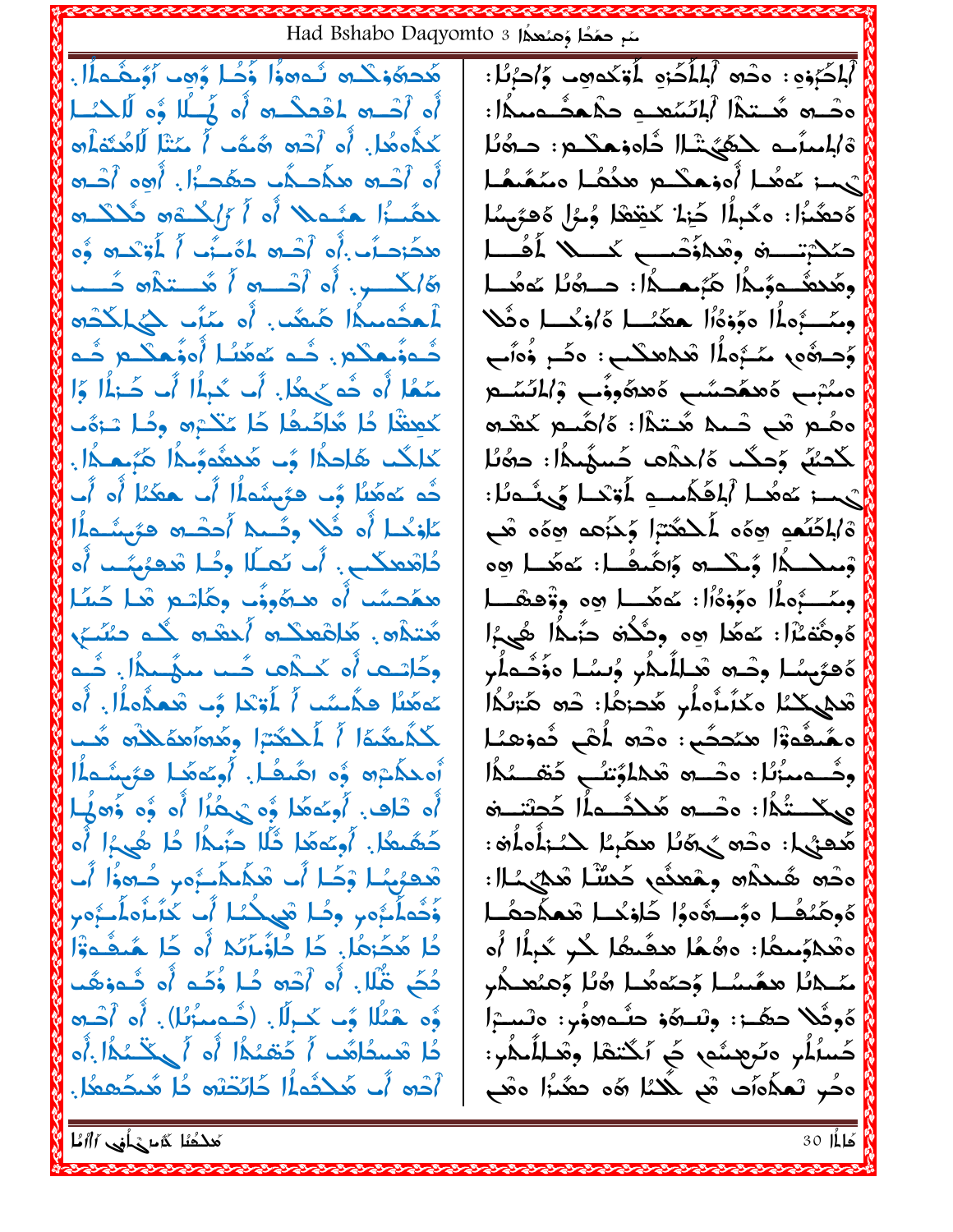Had Bshabo Daqyomto 3 مَحْدًا وَحَسْدًا أَه أَحْسِبِهِ أَبِّيَ أَصْلِحُسَبِيَّ أَحْسَبُ الْمَحْسَبَةِ ا مْعُمُدًا وَيُهَدًا: دَاهَةَا كَمْ رَهِـٰٓ;ا وَّمِكْـم هَه ذُكُــا أَعكَمُــا ومَـَـــْهَـٰا ـُـــِزَاهُ ا لكحك أذَلَمَ لِ أَو أَتَدِهِ أَبِ هُدَاتِهِ وهَعدُه ذَاكتةا دُا تَحكُل أَه دُا تَزَهْلَ. ههَــــهنَّنمُّا مَنْتَـــا وحُـــــو فَكَـمُـــــــلا أُه وكَنْقُـا أُه وُـــوُّهوُا كُــد عَاوَيْحَـا حُـا هْكَكْفُبْ هَمُ كْذُاوُرِ هَكْثَمْتُو هَلْا هْدِيُنَا أَو حُـا هُـب حَاهِمْ اُلِّ أُوحِيَا حُـا لْمَوْلَ هَهَمْسُهِ احِكْمَتْسُمُّا وَرَهُمْ يُزَلُّلُ قَدْدُقِي مُلَكُمْ إِنَّ تُدِلًّا أَو سَكْلًا هُمُمَا الْمُسَلَّلَ وِذْهِ سُلَّمَ هُـُـمُـــا هِهَدْهُمَــّبِ : تَـمــدْةَا وحُـــه مُعَقَّلًــا وُبِ عَنْعَكَمَــــرُهِ و أَه وقُلا وتَكَمَّكُمْ حَسَّيْكٍ وَهُوَ لِلْمُحَمَّوْمُتُدَا: تَعمُّل وهُنتهُوْ أَنْ شُوهُوَّيُّونِ هُدْعَوِّب ەڭخىشەئو لا خْشْــەۋَا: ەَٓىدْھَزۇمەگـــو كُتَ مِلْأَنْدُومِ كُوهُوْبَ أَكُنْ أَكْتَهْا مْحَدَّدُهُا: وحْــه بحُثْـا مُبْتِ : هَــمَكْتَسْـا وًٰٮ مْكَلّْكُلّْمَوْمِ. أَو أَخُومٍ كَالْكُلُّفَ مُّدودة وُجَّى: ەھُةَوْا شَدْخُعِعَى أَحَطُ وِكْـِهِ لِلْكَتَهُ! وَشَمْئًا كَالْمُوطُ أَو هُب تَحْمَعُا وَب تَمَـــٰـٰاءَا ثُكَـــبِ وَنَعَنَــَــٰبَ حَهَّنَــُـــٰءَلُر يُ هَمَلُا. هَمكَ أَه رُقِنَتُومِ أَه ذَكَـا ەَھھَقَىــأەل*ا ژ*ھ*ئل*ىر: ەو*ُاھْــ*ەر ەَوۋەم*ئــ*ر أَعكٰتُكُمْ وَّبِ حَتَّى الْمُحَادُّا وَّبِ كَاوَّأَا كَاتِمْكَا ا هَ مُمَّا هُمَّا هُحثَّلاَكُمْ \* وَمَنْتَا وَدُرٍ ثَلا هَاكِنَا أَدْنَ دُا فَاتِمُت هُهُا هُنسًا لَمُدُهُ! يُضُموُ! هذُهُمًا وضُدْهُهِ، أَه أَبَّ تَصَبَّلَا وِكُنَّهُ تَدَاوُكُونَ أَه كُنَّب حَتَّنَتُمَا: 6ه وحُمَتْعَدْاً مَعَصَّسُمًا وقَعِ شَــدْ منُعدَمُّوْمِ وَحْمَـٰا مَكَـٰمَاْ تَيُّـِمَدُّهُ أَه مُتذَا وَّكُب كَمِعَتْنَا كُم أَوْكُبُدا: مَكْتُوه هِجَسِيدًا خَلِلْهِجَسُدًا أَو رَهُدًا وَو وُوسُل كَتْزَا حِسْوُوًّا: مِلْكِعَّتِ احْرُوكْتْرَا وَمِحْكِرْوُمِلَا: هَّنِمُ مِعَكِمَّيْلِ. وَهَلِكُبِّيْنَا وَهُكِيِّنَا وتَغْلِ حِنْهُمُوا وِرْهُ وَمُعَانِ أَحْمَا ۖ كُلَّ هُدْنَا كَلَّـٰهُا ۖ لَّٰہ مَّےۡـِرُہٖ وَہُا وَلَٰا کُل لَٰہُو ٖ لَٰہٖ وَلَٰا لَٰہُ وَحِدْهِـــزُا وِهُــزِهَـــرِ : هَحكَيُــهُـــملُّا وَحكَيْتـــر صًا مُلكَّسِدٍ. أَو كُنْتُمْ فَرَؤْتِهُنَّوْمٍ أَو ەَحَلَّەُ نُوماً كَحَدَّمَى سَمَّ: ەَبَّەتْ9 لَكَمْعُب مْدْكَرِكْتُا. وْدُّنْ أَ تَحْتْلْ دَلْ شُتّْصَفُ . أُه أَهْبَعُا هُنَّ هَ الأُهَبِّ أَ هَكْتَسْلَ دُلَّ هُدَءُبُبُبٍ. أَن أَ شُخْوَا دُلَّ حمأها مُتَصَّحْفِفُ أَعْرَفُطْ وَاحْدِهِ هَالْحُتَمَيْلَ فَكُلِّ ثَّدِهُمُّا دَوْدُاْ دِمَّبُرْهِ أَا وِهْنُو هُبْ كُلِّ هُزْسًا وهُدُمَنَا كُبْ يُبْدُهَلُّرُهِ بِ أَهْ كُبْ هُبْوَفُرَا لْكُلُّهُا حَمَّمُصًا هُٰلًا وُهِنْعَــدُّبٍ: أَحَضُـّا وحُــبِ تَدَكَّصُـــم: ەتَـــــــمْ| حَكَــاوُـِر ۞ه ولاٍ حُكَـــۃ: وُّه رُحِنُنُــــرُهن. أَه وُه خَاخَــــرُهن أَه وُه حمُّدمُسًا هـلا شُـمارُّنَا: هَدْهُه كَـاوُا وَّدُـا ؤْەسّىسۇەم أە ھَزْتھا ھُھا جېڭلاڭپ مَامَّدهُا وحَمَّدَ مِنْ مِنْ مِنْهُ وَحَمَّدَ أَشْمَاهُ مِنْ مِنْكُمْ وَحَمَّدَةً لمُلْعُب \* أُمَثِّسًا وكعسةُ وحَميُسْكِيهِ وأَهْبِ بَأَهُمْ: كُسِرٍ لْمَصّْدُا فَاتْدًا مِلْوَيْدًا وِلِا عْمَـٰـًا مَثْقَـٰفُ بْكُرِ بِغُوصِبُا وَأُوَوِّيْهُا هُنَّى وَ*بِّلاُوَّى،* 

مُحدَّمُنَا ۚ يَهُ مِنْ أَسْرَاءُ أَسْرَاءُ مِنَا ٱ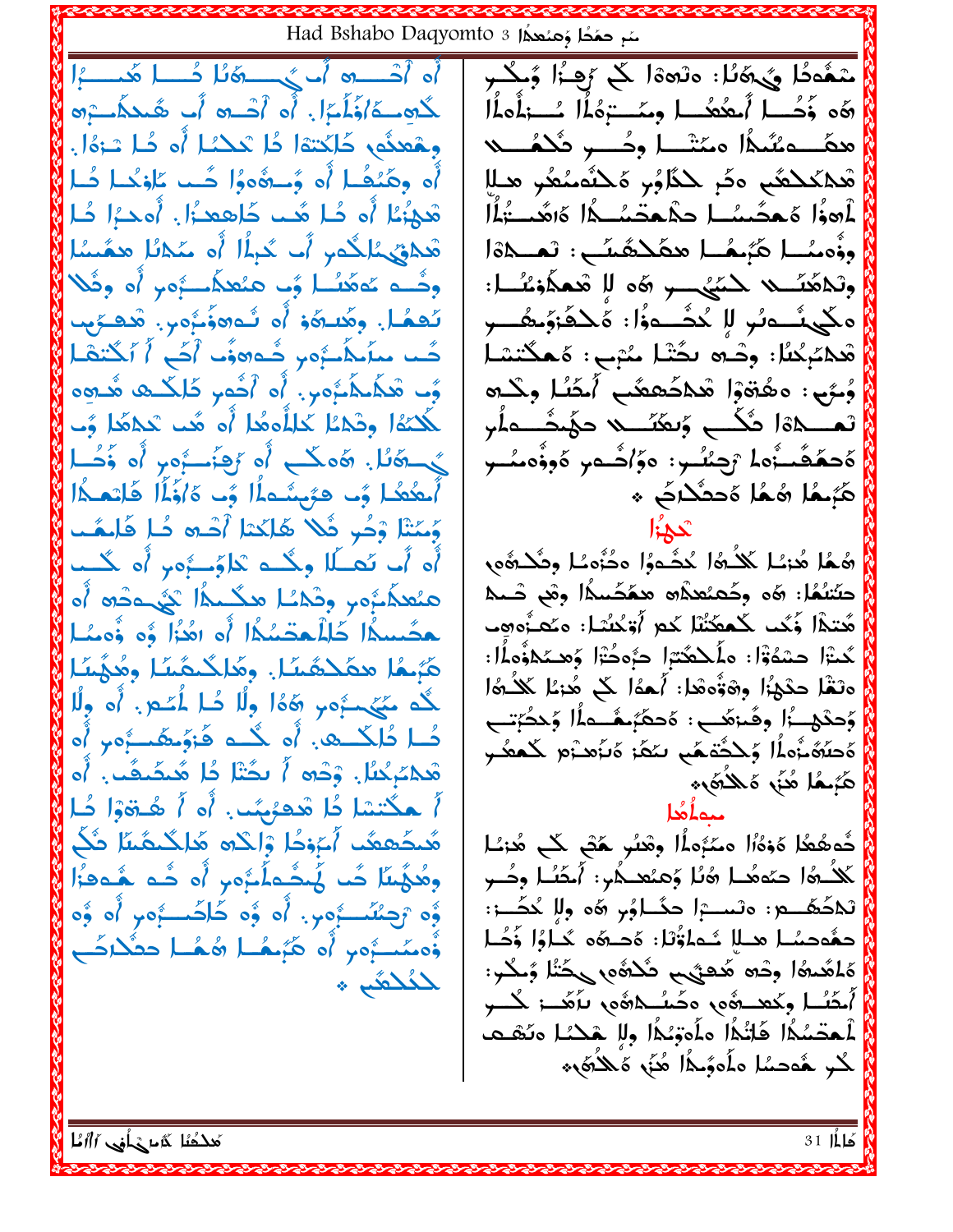Had Bshabo Daqyomto 3 مُحَدًا وَهنعها

رجمأا وهوذُا ورُهِزًا

يَجْتَزُا وِهُمْ هُمِ هَمْرَا هُمْ الْمِكْمُ، وهَدْ الْمُحَمَّدُ الْمَحْمَّدِ الْمَحْمَدِ وَهُوَ وَالْمَحْمَدِ كَتْصَوْهُ: يُحوْمُ إِلَٰهُمْ وَالْقَدْمِ عَلَيْهِ مِنْ اللَّهُ عَامَلُهُ عَلَيْهِ مِنْ اللَّهِ مِنْ الله وُٱوُم: هَٰدَوْمَةٍ هُـٰٓ: كَلْعَنُعَكُم وقع صَّـد هُـتذَا: همَّـسُـا هُـدَدهُوَٰا وكَـبِلُمَّ هَعَـنَـٓ؛ ەھُھۆپ كەتتە ھُزَى ەَللُكَى لْمُلْكَىمِ ۚ عزّەمشەر.

لْمَحْمِسِمَّا: حَجَّه لِلْ هُنَّمَاً وهُنَّهُ خَصَفَّرْ: هَ/سُبَّ حَكَيْبَهُا وَهُنَّمَا هَ/لَمْعُنَّ حَكَبَ وَ هَٰدُا وَيُسْعِ كُعِصَّةًا وَوْقِبٍ شَيْءًا هُتَمَّاً: وَأَجْدَعَ كَبِقَقَا وَهُو حَقَّوصُا وَأَهْتُم لِكَنْقِيلا ةَابْلَتَسُعِ حَمْعَصُومِكَا: وَسَبَّى لِكُلْمَعْتِبَا: ةَابْلَكْكُبْ لِأَوْهُدَا ةَاشْبِقْ لْمَتَمْتَمَا: مِمَعْكَمَا الْمَاءُ بَيْنَ مِنْكُمْ وَالْمُسْتَمَاءَ مَنْكُمْ مَنْكُمْ لَمَنْتَمْ لَ هَ حَمَّتِهْ!: وِحْمَدُ عَلَّا هُوَجِبًا وَإِجْبَا حَمَّوُلُ حَبَّلًا وَرُهِّزًا \*

هْبِوًّا وَرُقِيًّا هُمْ كَلّْدَا لُهُوُّمَّا أَه أَحْمَٰــَىٰ هَٰهُ! وِلَّا حُـا هُـعَـَـَـٰـَـٰ مَـٰلًا حُـا مُعدَّمِيتَـــا مُدَيَّدِيَـــا وُدَيَّــَــا أَيْحَــــ هُدهُوَجُدِرٍ. منْعَدًا أُوطَكُم حَثَكَتُهِ أَ وَهُبِصَا لَمِينَ وَ حَقِيرًا وَ وَهُمَ اللَّهِ وَإِذَا وثَّهْمًا دَهِمًا قَدا شَكْدُهِ أَ تَّتِهُاْ كَحَتَّتْهُا حِكْكُمْرٍ. أُمْكُتْ هُرْشُمْتُتْهُ كَذَّلْبِكُمْ وُهِ لْمُؤْا وُمِنْعُمْعُكُمْ وُهُوَ وَحَكَّمَنَّا كَمَّنَّا هُـم هنُـهمُدُوم كَـشكُــم، ، أو خُــل كِـمَّـــرُوم أ الْمَتَمَا لَحُذَكَ ۞ أَوْ يَعْمَا إِنْمُنَا هَـ وَالْمَا رُهُ مِكْتُوبِ كُوهِيُّ أَرْجَعَكُمْ وَحَفَظَهُمْ أَرْدَهُمْ أَرْدَةً وثَّهَةَا خُوفُكُيا مُبْعُل هِفْزِكُمْ إِنَّ قَضْرَ فَكَيُنَـٰٓا مُـُـَـَّبَ هُفُنُهُـَـا وُوَتَبُلُمَــــرُورِ وكْمُنُمْلًا كَحَارّْهِ حَضًّا مِسْتَرِكُمْ، أَه لَّكَ هَٰلُؤُهِ أَلْ وُهِيْمَا جَرْبِيهَا سَنُو كُب هَ هَٰـٰهَٰـٰـا وُه اُوهُـٰـا اُه وَاهَـٰنْـٰا وكَاُــِنُـٰ هَــٰـٰ بَعْنُوْمٍ هَلْكُسْكُوبِ. هُلْخُواْلْ هِعَيْنُمَاْل أَه مَتْأَ لَا هَهُنْدَا حَثَكَتُهِ أَ تَحْنَا وُاوُم مُعكَّدِّـــونِ أَو تُعَـــلَّا كُوثُوهِمُـــل وُبِ

<u>شوُا</u> مْحَافَ**ح**مُنُإِنِّ وَلَا مْحَمَّحَكْنُإِنَّ مْجَ خُوصًا أَحُرُّمُـٰا لَكَ وِنُسَـٰهُ: هَٰهَنُعَـٰهُ! هَنُمْنُـُـا لحَفْدِهُورٍ حَقَّتِهُب جَعِبُرا حَقْدِهِ وَإِذَّا وَْهِدَهَـــد هِهُ أَهْــــم تُكْشَــــم تَـــــْزَيْدًا لضَعَنْتُمَا لِمُحَمَّدَة : مَكْرِ لَعْنَتْصَدَّا وَحدُ : فُــومرُنُا وُاوُم حكّب أَبادَكَــدَ كَعنُــْممُـرِ أَلكَــْـــدْ؛ هُحَـّـرِ مَنْقْــا وُـكْــر هَيْتَمَا حَدُكُمْ رَحْمَةٍ وَحَكَمٍ إِنْمُنَا لِلْإِ سُعُومُ وأَمْ مَتْسَـــهِ: أَو كَحِبُيْـــا وَحِكْدِحُشُمَاٰ! هَء وِهُـٰلَمِ هِءُ! خَعْرَجِـٰهُ! حصَّـۃا: ضَبُرُسُـماُ! محفّكَـہــدُا ہُحنَـــہِ كَّرَ رەڤْتَةَ 2⁄4 كَمْتَعَمَّلْ بِلْمُسْمَر حَدِّياً: هَٰٓكَعَّنُّنُّوَهُ۞ ومْعَمَّا مَّنَوْهُمَّا حَسَرِ وهُــا هِهَنُــا وُوْوَه هَــب وَعنُـــر هَـضَــها. وهَكِدُواْ هِعَيْنُماْ وَعَيْنَا لِلْهُوَهُوَيْنَا لْمَشْلَةُو، كَثَبُوهِبْ وُٱوُمْ هَكُـمْهُ: وَضُرِ

مَعْدَهُمَا جَهْدِهِ الْمُحْمَدُ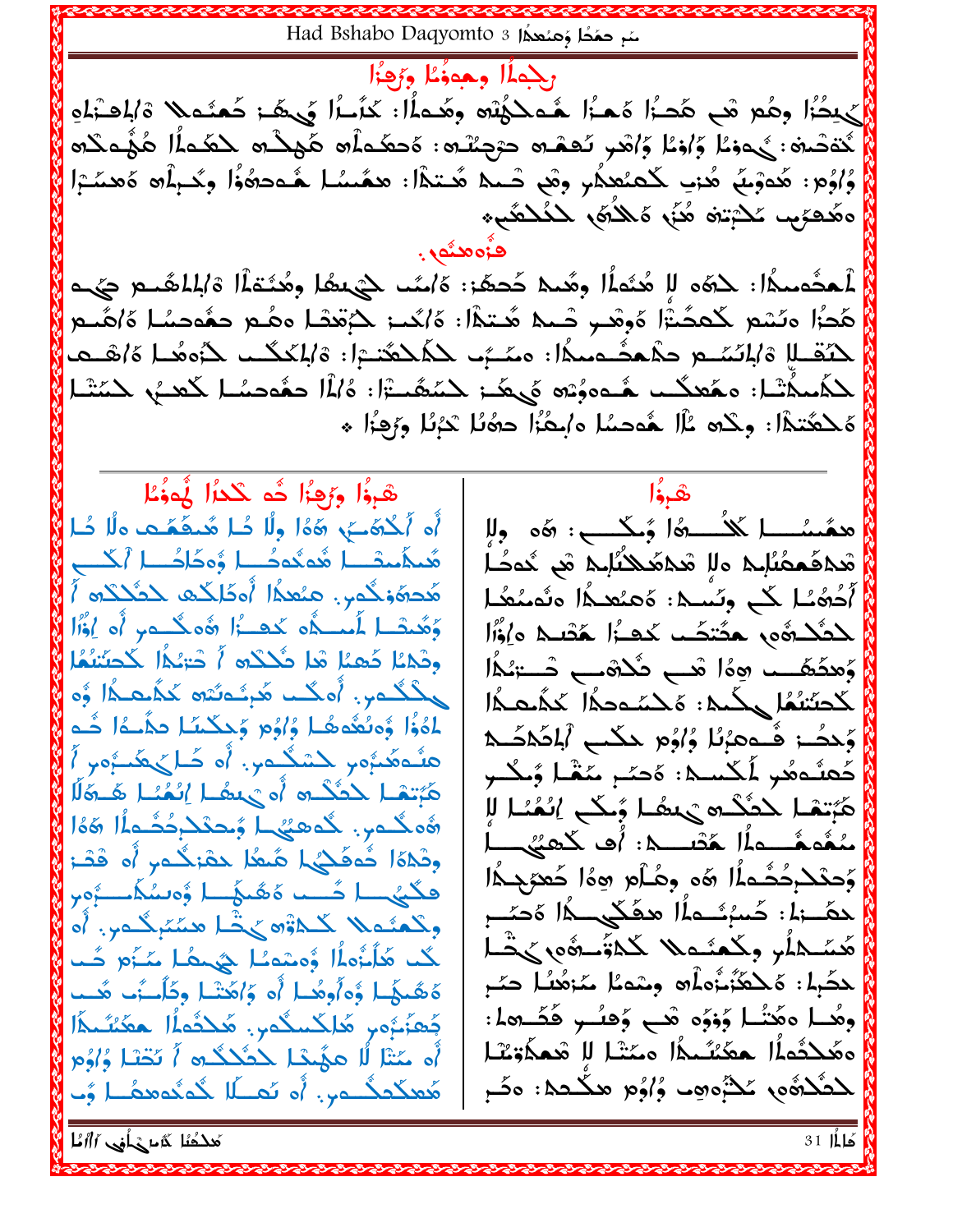Had Bshabo Daqyomto 3 مُحَدٍّ فَي Had Bshabo Daqyomto 3 لسْمَا لِلْمُسْكَنُكُمُ وَاٰذِكْراً مَكْمِ هُـتَدَاْ أُوْجُعا كَعَمَا مُحْتَمُ مِنْ مَمْكُولِ أَوْ كُنْدَ هُدحكٰهُالَـدُا وذَهدَا احُـجُـا حُدمَحْـداًا ذَلَٰبِ أَبْلِعِنَّــماء: هَـلْـهُـمَـلْـهُنَّـا هَء وَّاسْنَــر هِءَا َ مَمَّنْدُورِ. ݣُـٰدَمَّاوُا تُنمُّا مَهْنْدُورِ. أَو هُــولُم لِــزُونُا هِمَكْــدْ: ولِلصَّكَبِـرُزِل لْكْسَبْ سَهَّسَمًا هَٰهَسَمًا وُوَجَاجَتَ ﴾ أَوُم ەَحْمُهُمُّا مِهْكُمْ: مَكْسَهُمَمُّا مَّرِمُحِمَّا ھھكسگــمر. ھَركمگــمر ڪُــممُلگـرُمر وَاحْسِي أُوُمِ أَحدُ : 1: 16حك حمُكْس وفَّهْنَا حَقَيْحًا أَهْ أَوْجَعُا لَّا هُوَرَّا حَذَّرَ وَجَعَدِ كَمَّسُلَ هَكَمَّدَا رَؤُكَ: مَكْمَكَّثْرَا هُـتَمَّا أَه كَمْكَــْمِ وَاهُــتكُمْ هُرِكْنِگَــُـمْرٍ. أَهْ لحصْمه مَتْنَا أَقِسُمْ: هَازُمِعِيهِ مُكْسِر مَكَلَّفُہِ مُكْبِ تُعتُمِيْ أَهِ شَاكُمْہِ. ثُبُّه خَالْمَ: شَاعْطِ مِنْ مَاسَوْتُ مِنْ مَاسَنَةً مِنْ مَسْتَمَرِّيْتَ مِنْ مَسْتَمَرَّةٍ مِنْ مَسْتَمَ وُەھنىل ۋە ھْسار بەھىگىمرا أە أ ۋېتىسىرە وتعكك مَحْعَّدَما وصَّة لِلْكَرْمِدِ: هُرَكُم أَه لَلْكَعْتَوْا وُه فَـٰزَالًا حَمْزَكُم ِ. كَتْحَمِيتْرَا لِمَحْسَنُو وَمُعْمِدًا لِلْلَوْْا وِمَتْنَا أُه لَافَي شَرْه ودْلاهَ مْسْ لِمَحْسْرُه كُــدِكْرَا هَزَوْءُ ٱلْأَمْرِيكَ شَعْرُو وَهُوَ حَمْلِهِ وَسَعَوْءُ: يُأْمُدُ وَمَا يُكُنَّ وَأَمْلُوْا وَمَنْتَسَلَّ مَعْمَرُوْ كُنْدُوب مَحْدُد مَهَ الِنْمُهُمُ الْنُهْمَدُ مَكْتُمُهُ كَحِدَةَ وَحُسَّــدِ أَدْتُــدِهِ وَمَرْدِمِ ۖ هُــدَأَمْلَوُّا ۖ وَا ومَّعِيهِ: وَجُعِجَيْرًا مِيءُاً لِحَكْثُوهِ وَهُتِمْلَ. أَو لِكَفَكُوهِ أَجْدَهُا كَذَاهِدُا هُمَّا حَتَنَتُمُا أَحْرَى الْمَوْتَ : شَوْءَأُه أَمْلَ الْمَكْسَسُمَا حفَزكُمرٍ. أَو حُجْمَرًا سَكِلًا كَحَكْكُم أَ لْحَكَقِهَا هَاهتُمُّا لِمُحْشَرِا مِعْدٍ يُحِدَّمُاْ! حَتَنَهُا مُحْجَبِكُونِ. ضُرُّوأُولًا هَكْسُدًا مَعْصُمُا وَهِكُوتَوَا أَهتَــدا : هَوْهُ، وُصِمُتُـا كَكُعَقْدَا أُه لّْأَهُّدُهَا مَذَكَّفَرِكُم مُحْتَ مَيُّهَا هَجَيْسًا شَكْتَ حَبَّمًا ٱبْلَعَٰلِــُـٰهَٰ: لِّحْتَماً وَا سَتَقَالُه وَالرَّجْعَةِ هَرِكْزَكُمْنِ. حدُّلًا عَمْدًا وَهنُعِـدُمٍ وَهْدٍ شَــدً هُــتذًا أُه فَجَيِشُما أَوْمِنْنُمَا أَتَّتُمْ أَمَا الْمَسْتَمَاءُ الْمُسَلَّدَةُ ا ئىمكە مَكتار خُمەمَتار زىمتىمگىزەر وحْده للنَّــه\$أ أَلمُبْ¦ وهْب حَزْمُــمط ومْكَسًا مُّتَمَّا وْدُه كُم نُـهِوذًا ومُّنكَاوَتِهِ دَّمِيْ : وقْعِ كَمِنْزَا وهَٰلِلْقَبِلِ دِيْرُودُا ذَكَر مِكْمِكُمِرٍ. أَو هُاكِتْرَا أَو هُاهُلَاتْا حِكْلُوْا أَهكُصُبِينَ وَهُو حَتَّوَهُا وَهِتُوَهَا حَكَّاهُوَا ذَكْر محَكَمَدَ. أَو هَٰذَا حَتَّوَهْدَا أَو هَٰذَاهَتُوْهَا. ذُكُــا وهُـْمَـدُهَــا لِمَـُـتَدُبَــا ٱلِمَحَدَّمــد : حَـــدَّهُوُا وَٰحُـــا أَو هُٰتَكُهُـــا لِكُتِمُّتَــا حَمُّلًا عَمَٰدًا وَعِنْعِـدَامٍ وَمْعٍ شَــٰهِ مَّــٰتَـٰهَّا معَكْتُكُمْ. شُمَمَعُمُلُّ وَيَعْتَمِكُمْ وَمِنْ وَهُكُمَّار هَبِ هَٰلِاَتْ احِسْـهُوْٓا ۚ رَبِّ هَٰدُۥٗا ﴾َ الْمَعَـٰ:ا ، مَّتمْ الْمَمَا تَعَالَيْهِ مَا مَعْوَّا حَمَّةً مَّا مِّهَ مَعْوَّا مِنْ مَعْدَ وهب هُــتمْلَ وَهنُــولا حرُومُـــل وُحُـــل هكعَبَٰدُ. أَه هَٰاهُتِكَاه وْهِنُما الْحَامِمَا وَكُلَّا أَاؤَسُسِكَا: ەقْبِ قُنىغْنَا وُنِكْسِر سُـەھْف هدَسَنَــد. أَه هَــا وُّهبعَنْــرُهنِ سُـهڤف أَه وَتَتَجَادِّعُوهَا أَبْلَكَفَـٰمِكَا: وَهْلِ الْمَحْكَبَـْمِ ا سُمُّهوٗىعُــهِ مَكَافَــهُ أَه هَــا لِمُتَكَمَّــُّومِ وًىكُمْ حَكْوِهُودُاً أَحَكًا ۖ أَبِلَكَفَعِهِ: هَيْ حكْوِهُدومُاْ وُحِـدًا محكَمِكِمْ. أَه مَحَـل هَـي مَتْنَا وَحَكَّ أَوْحُا حَمَّوْصُا أَبْلَوْهَ وَحَكَّ وكالكب أُوجُبا دُوهُوصُبا مِزْمِرْهُكِ. حەُنَا عَەھَا وَهنُعِدُنِ حَصَينِدًا أَوْجُا هَي

مُعْدُمُهُ جَوْمَ مِنْ الْمُعْدَمَةِ الْمُعَامَةِ الْمُعَامَّةِ الْمُعَامَّةِ الْمُعَامَّةِ مِنْ الْمُعَامَّةِ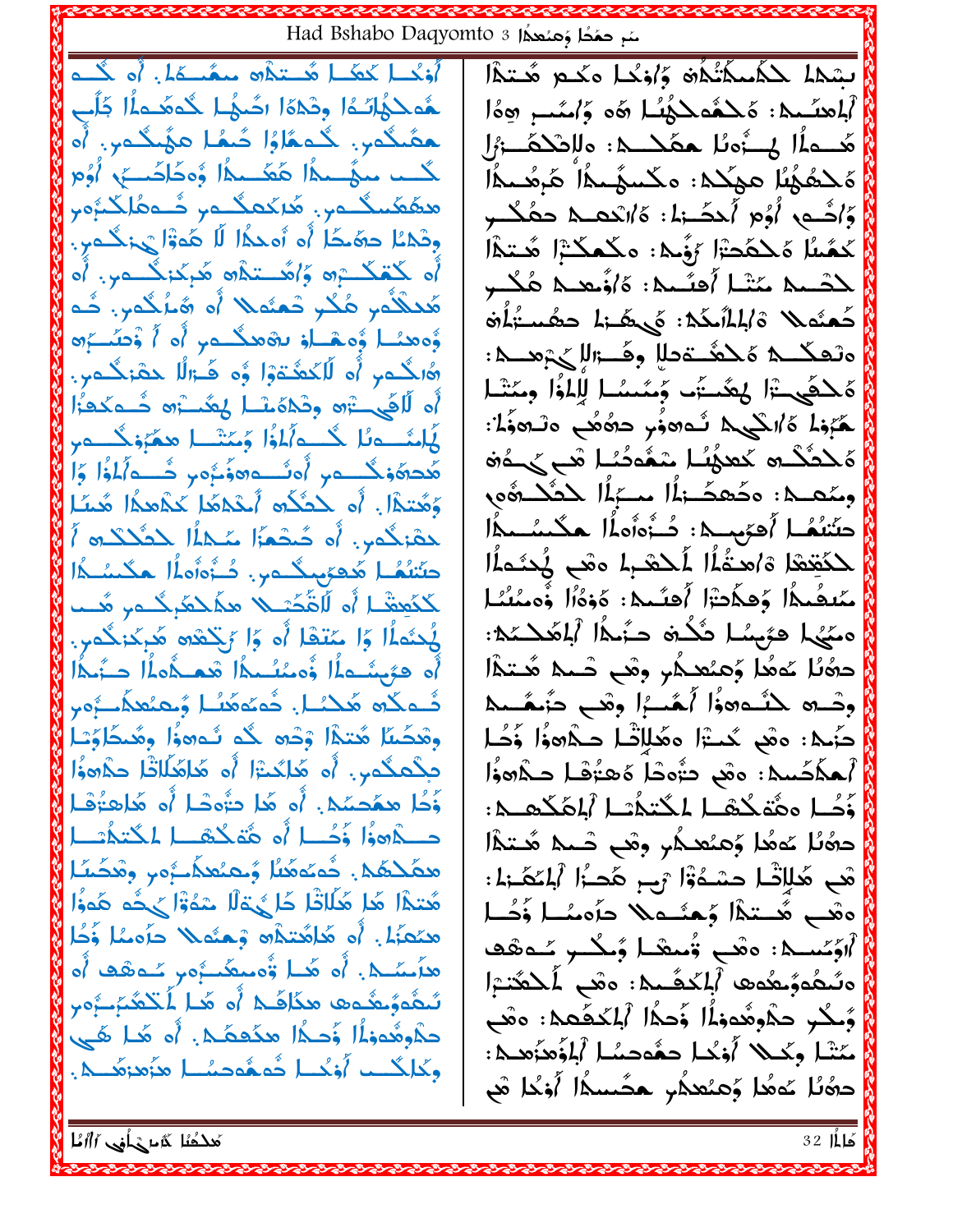Had Bshabo Daqyomto 3 مُحَدًا وَحَسْدًا خُومُوهُمُّا وُحِمُعِكُمُرُونِ أَنْعَضُبِيكَا أَبْ عَرْجُنَا لْمَعْمَلُهُ أَبْلَوُحِكُمْ وْلِمُجْهَدٌ: وْلْمَلْوَّبْهَكُمْ مَّكِمُفْداً أَو هُـدكَنِيها هُبَوْكَـدِرٍ أَو هْنُةَ كَـٰهِكُمُّا وَجِئَـٰٓ مَنْـٰهُا هُاوُم حَكَـٰب هكَيْمِكُوبِ أَو لَمَكْنَا هُنْتُو أَيْكُولِكُا أَب أَلْمَحْكَــدُ: هَمَنُهُـــتْزَا ــعَمَّتـْسْــل هَرَكْتَـهْــل تَكْلًا وحُــد هَٰ هُـدُ الْ ومنْـدُا أَه أُوُم أَحكْـمَـٰا وَهنُعكُمْ أَرْهَٰىبِيهِ: حَمَّلًا عَمَّدًا وَهنُعِيكُمْ حِدِّمَا. أَو حَا نَوْجَا حِجَّتِمَا ٱلْحُتِمَا وُبِ لِلْضُمَامَ مِنْ الْأَوْلَاءُ الْأَمَامِيَّةِ وَالْمُسَمَّدُ ھىككىگەر ھُدەۋڭىمر. خەتەھىلا ۋە سكتُا وتَوْتِسْا كْحتّْنَعُا هُدّْرَاْ مَتْرَاْلُهُ! هنُعدَامِيَّونِ أَنْعَجَبْنِيْدَا أَنْعَقَبْنَا أَبِ أَوْجَبَا أحفكت وها هُنع كت سُلمُنَا هُكْشًا هِ السَّالِ حَقَّالِ مَكْمًا أَو تَوَجِنَّا لَكَحَتَنَعُا همَّسُل: هَمْتَهِ ﴾ [الْحَــالِ دهُ لَا عَمْد تْعَبّْطْ سُتِرْأَه هُعْهَدْهُ ا وَكَّالْحْدِهِ هَائِيم وَهِمُعَـــدُو هَجَــــدُا: تَخُتْــا مُبْتِـــو: أُوسَكِيْلَ هَٰلَكُلِ هِمَّسُلٍ أُوسِيَّوِيْ ﴿ وَمُرَارَضُو هُـعثَنتنا وُـرُب: هُمدهُـدَّاْتَا وُهَّابٍ هَدُهَنَا عَمَّصًا وُحِمُعِكَمِيَّومِ أَحْضُسِيكَا. أَ بِكَتْبَا ءدَكُم لِّحمُا كَبِلُنُا حُعَبِّبِنُماْا هُمَّب هَ مَكْتَسْلَ دُلَّ مُعْمَيْتُ . أَن أَرْ مَعْصَتُوْلَ دُلَّ ودُكْرُومِ مِدَّتِمِيْلِ هُتِيُكُلٍ مِّكْتُكُلِّ لِلْلَوُّلِ مَيْهِيَنِ أَو أَ حُبْوَيْلِ أَو مُحْكَمِهِ أَ يُخْفَطِ |وَحَصَّلاً وَحَصَّرْفَا = حَمَّلْ مَّاهُدَا وَعَنْصَدُم كَرِلْتُمْ دْهَرْسْمْلْ هُيعُبٍ. أَو ضُكْدُرُ أَ هَشَسَـدًا هَٰزئــم مَنْصَــّْزَٰهُ صَنَّــرُهِ أَا مدەّتمثا مْلَا مَتْدَا لَكُمْ أَلْمُوْا وُومُدْهِكْتُوْو هُتْهُبٍ: هَڪْيَبُمُّا وُجْڪُدُ وُڪُمْهُو ھكرؤًا خُمكمكَنا وُلعِنْعِكَلْوُور أَلعَضُنَدَا شَــهكُــهُــ حْتَمهُـــا هسَّـِـتُــا أَلَــلِـــح : هَٰزَعُـَــمِ أَه أَ مَعْـــه وَّنَـٰهِم شَعَبُرِمِشُــهِ أَا ضُــا المُصْحَمَة الْمِرْتِعْمَ الْمُمْتِهِمْ سِلْرِينَكُمْ صَعَف، أو لَكَسَبَ بِمِلْكِسِرْهِ وَيُسْوَقَف ثُمكُنِّب دَرُهلُا دَٰلِغًا أُه حثْف ثُـءْآهُم . همَّدَكُن مكْتِشْهِمُا وِكْتُدا مُزْتُدا هُسُا أَه لِحَيْلِكُمُورِ أَ هَبْتِعِمُ ا خُوصَهُ إِلَهُ مَّت ئةكُب مَحْتِهِ مُحْتَمِدَ مَتَحَمَّدَ مُنْكُسَلَة بِمُعَنَّمَا مُعْجَكَبٍ أَوْ يَكُوثِبُهُنَا وُوَجُعُنَا ەھْھئا ھەقئې : ھەئا ئەھُل ۋەئھىدُر سُماؤُم هَاهَ كُلُّ هُ دُكٍّ. أُمكوَّ عَبْ أُه ِ هَـمَـسِدًا ۚ هُـٓىٖ ۖ ۖ هُـوَحَمُنُا وَوُوحُـُا مَّى لَّائَحْتَمَ بَجِلًا أُوجُعِبُل هُجِرَّهُمِ . جُوجُوهُلُ وُبِ صَّلَاهُمِ هَعَنْفُلُّ هَـٰـُسَـٰ شَمِّ خَنُّهِ هَـُـُـل هنُعدَهُـــرُه لِمَعْمَـــدا هُمكَّنِّــوفَ أَه وكقال وُسهُبدًا: حـوُبُل مُوهُبا وُهِنُعَـدُر تَاوَهَا مَداً شَكْدُه أَ هَضَكَهُاْ لَحَسَبٍ هُنَّے لمصَّنبِكُمْ أُومْهِكُمْ سْرَكُمْ وَوُوسُا هَرُبِهُا لَّكُمْ كَايُنِيهَا أُوكُنَا تَجَلَّلَا وُسْتَهْتِمَاً. فُتَمَّ هْنُـة تَـْحَكَــدْ وَلِلتَّــبِ لَمُؤكِّــل هَو وَهُــمَــللَّا غَمَعُلًا وُجِعِنُعِكُمْ وَمِن أَبِ بِمَكْسِيمًا أَوْفُعِكُمْ الْفَرِهَٰ\$: حَمُّلًا غَمْعًا وُهِنُعَدُّنٍ هَضُسْدًاً مَنْصَدًا أَو ذُومُنَا هُرُهُنا قُسْلَ تَقْبِعَا أَو أَهْبِ لِحَثَكِ لِكَسُبُّوءُاْ إِلَّا هُمَكُّوْسُمُا: لِكَفُّالُهُ وَمَأْفِكُما وُمَوَّمَصِيْلًا هِكْسِيبٍ. َهُ/كَـٰه کَے /ۖهُـٰىئُإىـط ـُـْبِـٰدِهُۦ ۚ هُـُوجُلِإِ ۖ وِإِرَّْاٰسِ دُّەمُەمَدًا وُجمىھكاڭەر أُجمعَينىڭا مَجبَرە لَحْلُمُتْا: هَ/حفًا حَثَكَم حَثَمفُعُا هَء لكثَكِ لَك عرَّضِنُماً! وأَلَّا تُللَّمَعُلَ أَن هُم ِ كَلَاهُنا مِنْ مَكْتَبِ وَكُلْمُوهِ كَشَرَا

مُحْدُثُنَا جُوبُ مِنْ أَوْمَاءَ الْفَصْلَة